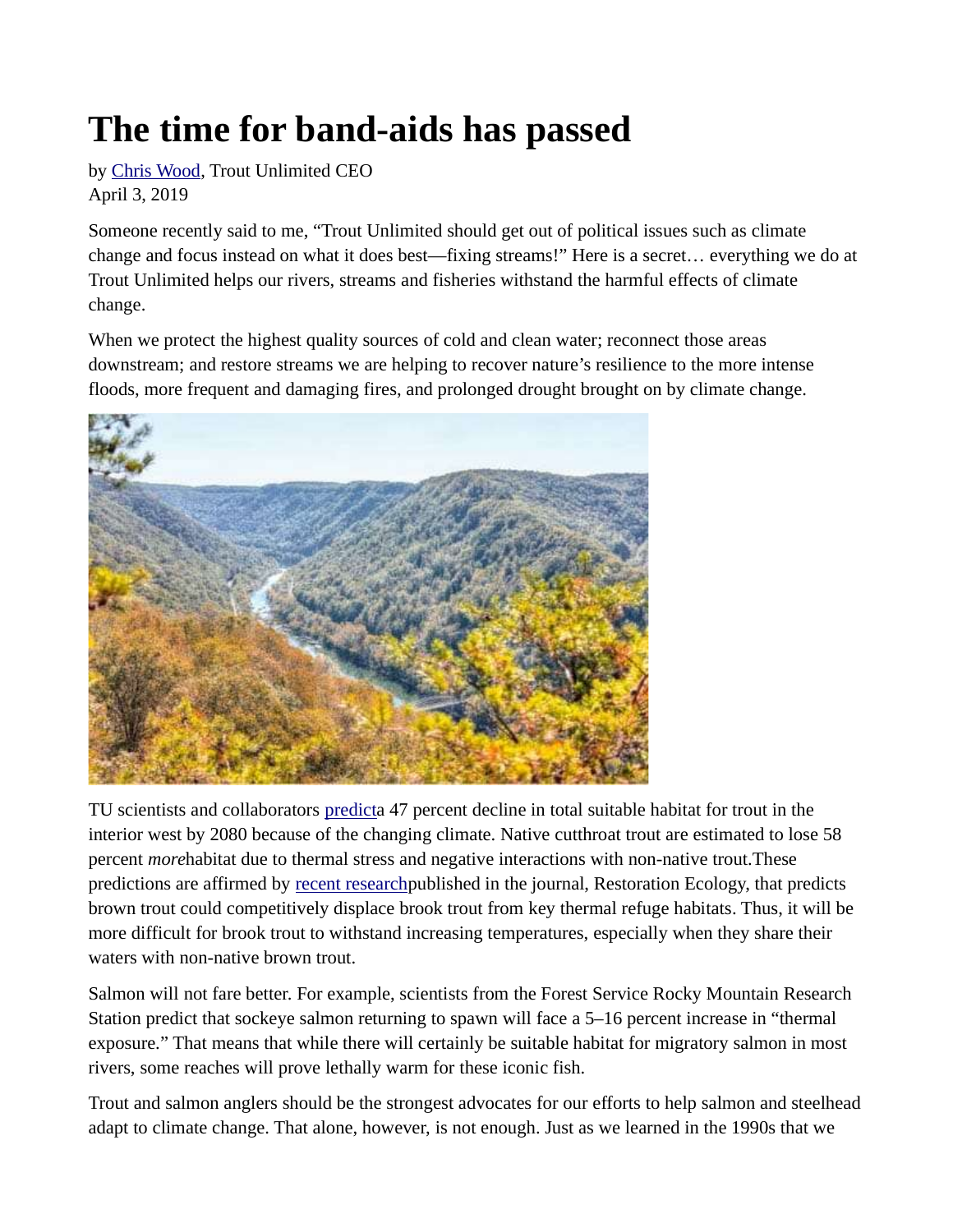had to move from the stream to the watershed scale to recover trout and salmon, we must reduce carbon emissions to slow climate change.

For this reason, Trout Unlimited is supporting passage of common sense legislation such as the **Energy** Innovation and Carbon Dividend Act. The bill would put a fee on fossil fuels such as coal, oil, and gas. The fee starts low and would grow over time. This will drive down carbon pollution because energy companies, leading industries, and American consumers will move toward cleaner, cheaper options.



The collected fees will not sit in Treasury. Every American taxpayer will receive a share of the amount collected. Most important, it would yield a 40 percent reduction in carbon emissions over the next 12 years.

Make no mistake, we will double down on making communities and landscapes more resilient to the effects of climate change, and do so in a way that benefits wild and native coldwater fisheries and their watersheds. At the same time, we will work very hard with our many partners and members and supporters to pass federal legislation that slows the causes of climate change.

A generation ago, acid rain causing sulfur dioxide emissions threatened the health of our fisheries. Trout Unlimited volunteers, scientists and staff advocated for a market-based legislative solution. The result was the 1990 Clean Air Act Amendments. The legislation's cap and trade approach contributed to dramatic reductions for acid rain causing sulfur dioxide emissions.